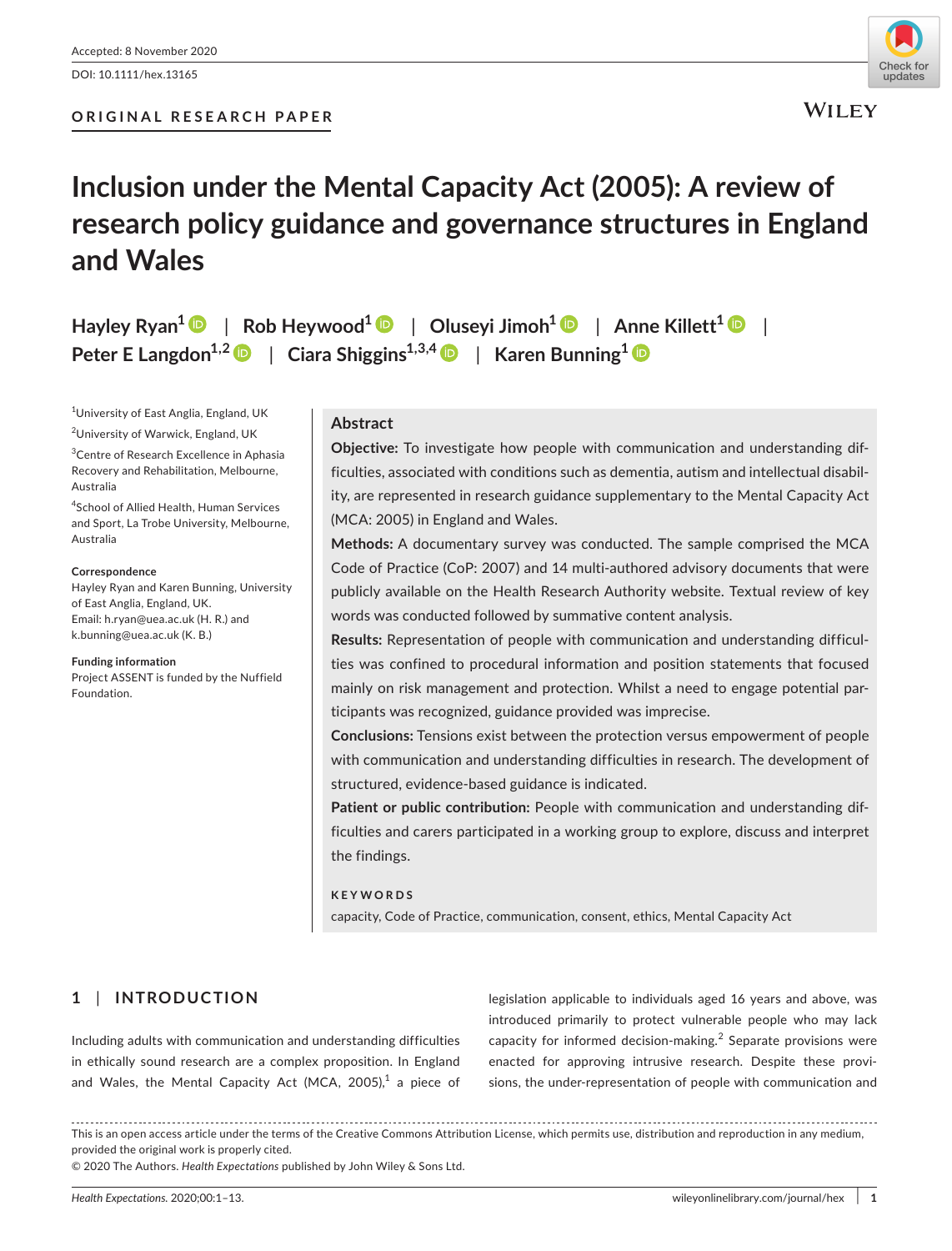understanding difficulties in research is widespread.<sup>3,4</sup> This may affect our understanding of the needs of these groups, and the efficacy of new treatments and interventions. The Research Governance Framework for Health and Social Care in England and Wales<sup>5</sup> requires that research participants reflect the diversity of the wider population and advises against the routine exclusion of under-researched groups, including those with disabilities.<sup>6</sup> Researchers are responsible for ensuring that their research complies with the requirements of the MCA (2005), and that people with capacity-affecting conditions are included appropriately.7

Gaining consent is a fundamental prerequisite for involving human beings in research.<sup>8</sup> Founded on the principle of respect for autonomy, $9-11$  it formally recognizes people's interest in making decisions, acting voluntarily, and understanding and processing appropriate information relating to these decisions. However, certain conditions, such as dementia, autism and intellectual disability, may affect the individual's decision-making capacity.<sup>12,13</sup> Another common characteristic of these conditions is communication and understanding difficulties, which may pose challenges and complicate assessments of capacity.<sup>14,15</sup> People with capacity-affecting conditions make up a significant proportion of the UK population. The number of people with dementia is projected to rise to 1.6 million by 2040<sup>16</sup>; 1 in 100 people have autism<sup>17</sup>; there are over 1.2 million stroke survivors<sup>18</sup>; and a further 1.5 million people with intellectual disabilities.19

The Code of Practice (CoP: 2007) accompanies the MCA (2005) providing guidance for interpreting the legislation.<sup>20,21</sup> For example, paragraph 11.29 of the CoP (2007) stipulates that the patient's wishes and feelings must be considered regardless of their capacity for deciding about their own research participation. In the context of research, the MCA (2005) has been criticized for lacking an appropriate balance between protection from exploitation and empowerment, with emphasis placed on the former.<sup>22</sup> Indeed, the MCA post-legislative scrutiny criticized the implementation of the Act in care contexts, noting a culture of protection and paternalism amongst professionals working with people who may lack capacity.<sup>23</sup> This appears to be in opposition to the culture of empowerment that has grown in recent years within health and social services in the UK for different care groups, including people with intellectual disabilities,<sup>24</sup> autism and<sup>25</sup> dementia.<sup>26</sup> There is an obvious tension between managing any risks associated with research participation and ensuring individual rights are supported. $5,27$ 

Assessment of participant capacity (the ability to understand the information relevant to the decision, to retain, to use or weigh it up and to communicate the decision) is a primary requirement in ethical research under the MCA (2005). $1,28,29$  A person's decision is viewed as their own and therefore sacrosanct. However, where a person is lacks capacity, additional requirements of the MCA (2005) need to be satisfied to authorize their participation in research. In such cases, the appointment of a consultee—a person who is able to advise on the individual's likely wishes and desires regarding participation in research—is recommended. The involvement of another person might seem diametrically opposed to any notion of empowerment and might prioritize the consultee's personal views over those of the individual. Furthermore, Jackson<sup>30</sup> observed that capacity and incapacity do not have clear boundaries and should be viewed on a continuum.<sup>31</sup>

The CoP  $(2007)^{21}$  attempts to redress the imbalance between protection and empowerment by recommending consideration of the views of potential participants who lack capacity. This is consistent with empowerment theory, which highlights strengths and capabilities, rather than cataloguing risk factors.32-34 As a construct, empowerment theory examines interaction of individual competencies, systemic support or facilitation, and proactive behaviour affecting policy development and the social change process.  $35,36$ Joining efforts with others to gain access to resources and to achieve goals are considered critical to empowerment. Zimmerman and colleagues identified three components of empowerment: intrapersonal (how people think about their capacity to influence others); interactional (the transactions between people and environments); and behavioural (what is done to influence change in the environment).<sup>35</sup> Thus, empowerment may be viewed as a complementary process to the protection of rights, but also one that invites support from others.37 This is where the concept of assent, an 'expansive, educational and multimodal<sup>38</sup> process that is adaptable to individual needs, becomes relevant. Assent is described as an individual's agreement to participate in research, where consultee affirmation has been established. Mere absence of dissent is not enough to infer assent; it requires that researchers engage with the prospective participant in ways that respond to the individual's communication and understanding needs..<sup>39</sup> Whilst the CoP (2007) urges consideration of the individual's wishes and preferences, how to evidence them is usually left to local interpretation. Sibley and colleagues drew a distinction between 'respecting and encouraging a decision': the former acknowledges individual rights; the latter focuses on the individual engagement process.<sup>40</sup>

The CoP (2007) has been criticized for being lengthy and rarely accessed.<sup>23</sup> Supplementary research guidance is provided on the Health Research Authority (HRA) website. However, processes used to support decision-making in everyday life, $41$  for example 'Supported Decision-making<sup> $42$ </sup>; 'Partnership of Consent Protocol<sup> $43,44$ </sup>; and 'Active Support',  $45$  are not formally recognized practices. The national statement on ethical conduct in research recommends that information is presented for optimal accessibility by the person.<sup>46</sup> For example, simplified language in large print with pictorial support has been used with people who have intellectual disabilities (termed Easy Read)<sup>47</sup>; aphasia-friendly resources for people post-stroke,<sup>48,49</sup> and digital computer technology with people with autism.<sup>50</sup> According to relevance theory, we naturally engage with information (spoken, written or symbolic) that requires the least cognitive effort for the most successful understanding. $51$  This requires deliberate address of critical aspects of language including its form (syntax and grammar), content (semantics or meanings and vocabulary) and use (intended purpose of the message).<sup>52</sup>

The current study was part of an investigation into the ethico-legal landscape for the development of an assent-based process for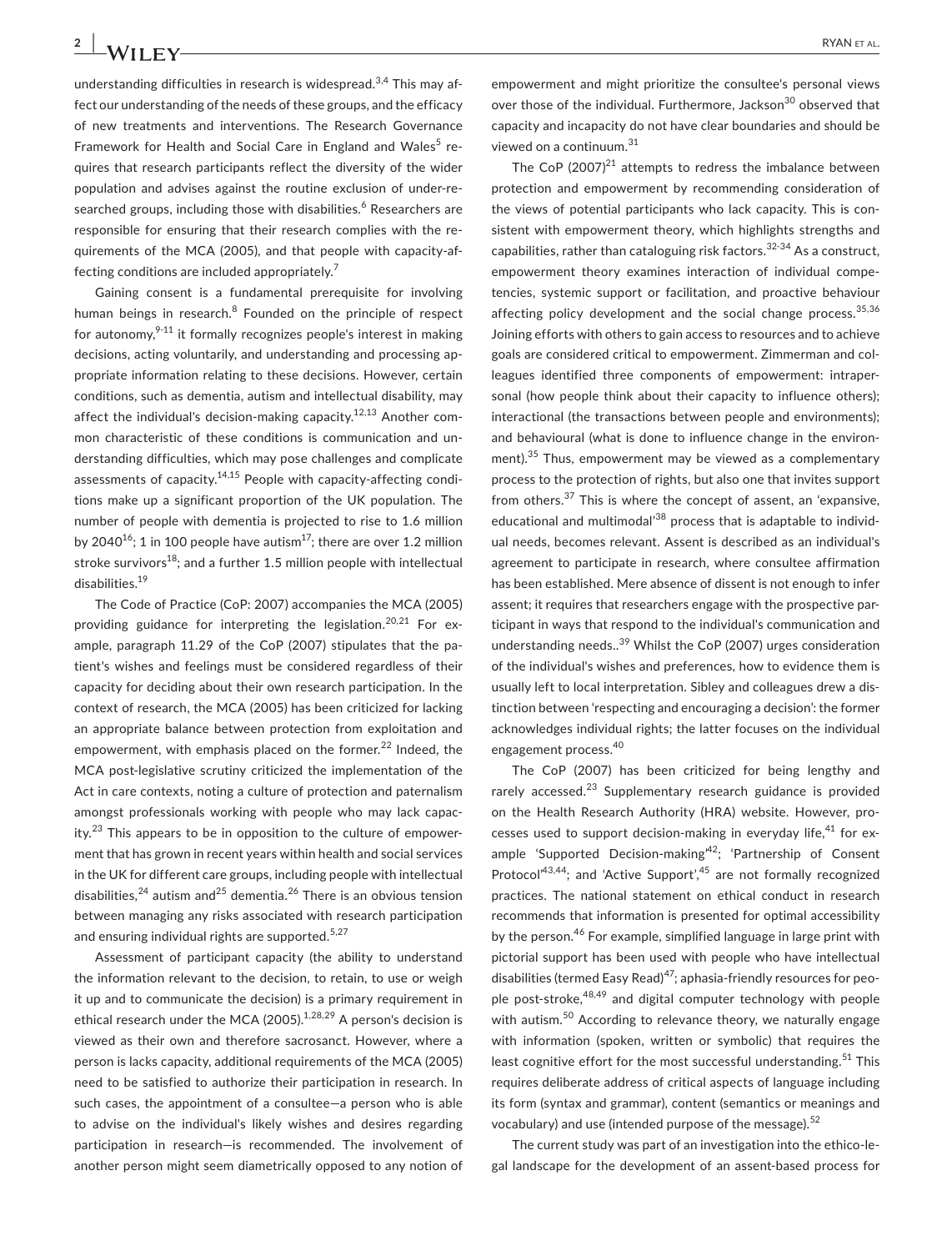the inclusion of adults with communication and understanding difficulties in ethically sound research in England and Wales. The aim was to investigate how people with communication and understanding difficulties are considered in the research guidance in England and Wales. This is an international concern for legal systems across the globe.53,54 The research question was as follows: How does the CoP (2007), as the operational document of the MCA (2005), and HRA research guidance support the representation of people with communication and understanding difficulties in research?

# **2** | **METHODS**

#### **2.1** | **Design & sample**

A documentary survey was conducted. The sample comprised: 1. Research guidance supplementary to the CoP (2007) of potential interest to researchers and publicly available on the HRA website; 2. The CoP (2007) providing operational guidance to the research aspect of the MCA (2005).

#### 2.1.1 | HRA research guidance

The HRA website [\(www.hra.nhs.uk\)](http://www.hra.nhs.uk) provides a central repository of information for researchers in England and Wales, which includes supplementary guidance to the MCA (2005) and the CoP (2007). A comprehensive sample of e-documents ([www.hra.nhs.uk,](http://www.hra.nhs.uk) 2019) was established ( $N = 14$ ). Documents were included if they: contained research guidance supplementary and with reference to the MCA (2005) and/or the CoP (2007); considered mental capacity, informed consent and supporting the inclusion of people with communication and understanding difficulties in research; and were available and accessible in e-format. Documents that focused on clinical trials, research with children or research in emergency settings were excluded because they are addressed by alternative provisions. Download of the e-documents resulted in one exclusion due to a broken hyperlink and no other form of access via the HRA (see Appendix A for the list of documents).

# 2.1.2 | The CoP (2007)

The CoP (2007) was retrieved from the UK Government website. Comprising 16 chapters of key provisions under the MCA (2005), analysis focused on Chapter 11 (14 out of 301 total pages), which addresses research and *'provides guidance on how the Act sets out specific safeguards and controls for research involving, or in relation to, people lacking capacity to consent to their participation.'* [CoP: Page 4]. Text exclusions were as follows: separate provisions for urgent treatment during a research project and research involving human tissue: 11.32-11.40, for reasons stated previously; and illustrations of the main content to be analysed, for example case vignettes and definitions of key terms.

#### **2.2** | **Data analysis**

#### 2.2.1 | Word referent frequency

In order to establish how adults with communication and understanding difficulties are represented in research guidance, a survey of surface-level vocabulary was conducted. Firstly, a list of key words (termed referents) was generated that related to the following domains of interest: communication and understanding difficulties; decision-making and capacity; and inclusion in research. A first iteration was compiled by each of two researchers independently. Secondly, the researchers met with the Chief Investigator and the two lists were compared. This involved grouping similar words together (eg communication, language and speech) and identifying any differences between the two lists of referents. Once consensus had been reached, a combined list was generated. Thirdly, the list was used to locate word referents and their frequency of occurrence in an electronic search of each document using NVivo-12 software.

#### 2.2.2 | Summative content analysis

Summative content analysis<sup>55</sup> was carried out on the entire dataset by two researchers working independently. Latent content analysis was conducted to explore meanings.<sup>55</sup> Based on their homogeneity, meanings were grouped, resulting in a first level of nodes, termed 'organising themes'. This gave rise to a second level of nodes, termed 'sub-themes'. The Chief Investigator (last author) facilitated two meetings at which the assignment of excerpts to organizing themes and sub-themes was reviewed, until team consensus was achieved. Next, associations and dissociations occurring amongst thematic content were identified. Finally, a visual representation of organizing and sub-themes was generated. This analysis procedure was then applied to Chapter 11 of the CoP (2007).

#### **2.3** | **Triangulation**

Validation of findings involved: (a) comparing the emergent hierarchy of themes for the HRA research guidance documents and the CoP (2007) for points of corroboration; (b) Comparing points of corroboration with the summary of word referent frequencies.

# **3** | **RESULTS**

#### **3.1** | **Word referent frequency**

Table 1 summarizes word referent frequency in the three domains of interest: people with communication and understanding difficulties; decision-making and capacity; and inclusion in research. The total word referents per domain and the number of sources in which they occurred are shown (see Appendix A for document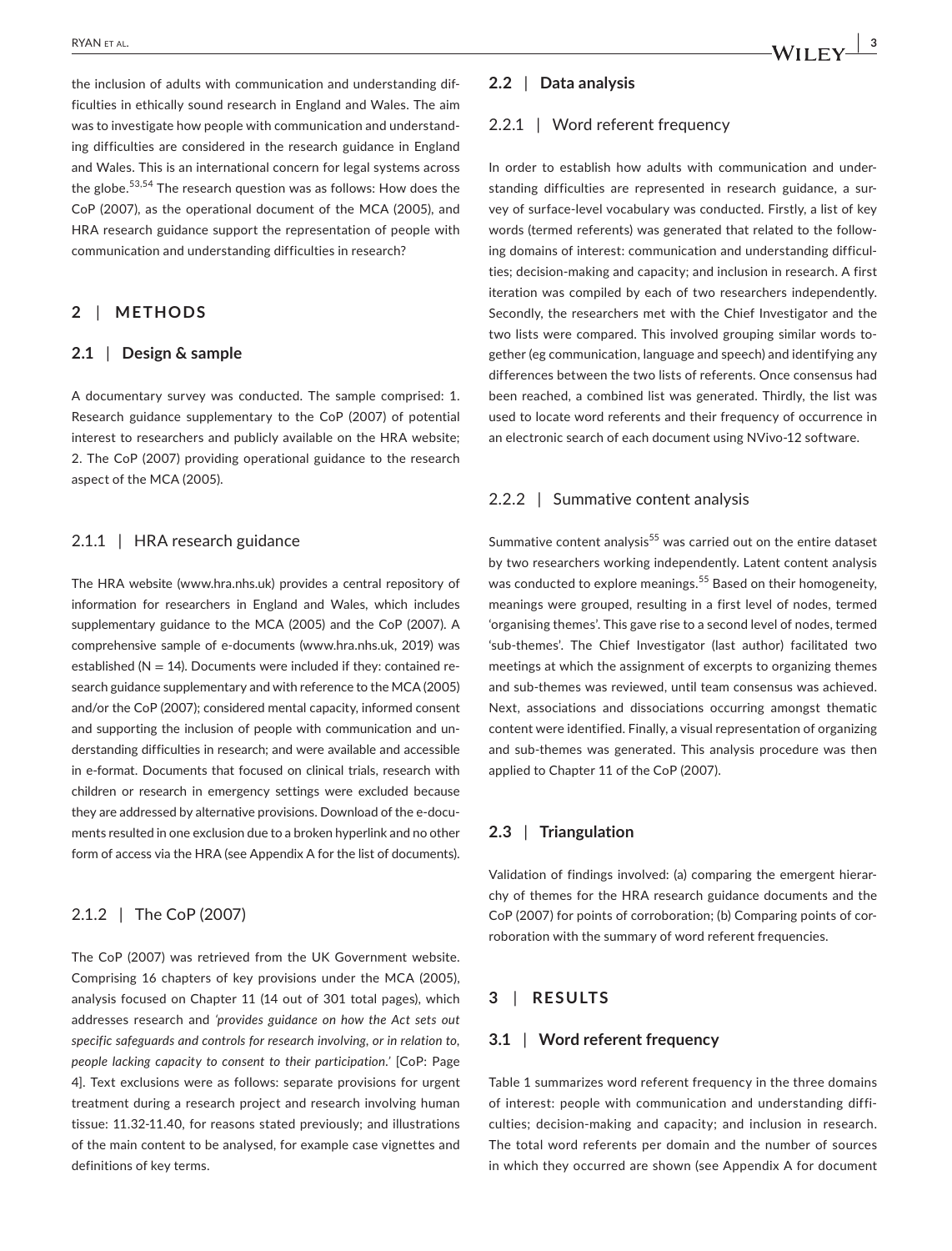title). Each domain contains word referents as indicated in the central column. A '+' immediately after the core referent indicates that it is a 'multi-stem' phrase, to include related terms. For example, autism + included a variety of different words used to describe autism, including autistic spectrum disorder/condition/ ASD/Asperger's syndrome/AS. Referents that did not include related terms are referred to in this paper as 'single-stem' phrases. Referent frequency is rank ordered from highest to lowest within each category.

People with communication and understanding difficulties included a range of conditions, which is presented as a composite number of word referents ( $n = 264$ ). The category 'inclusion in research' had the highest frequency overall, with *risk* dominating  $(n = 532)$ , followed by *benefit*  $(n = 365)$  and *protect*+  $(n = 158)$  with the latter featuring in all 14 sources. In contrast, the combined referents *equality, accessibility+, autonomy, inclusion, enable + and empower+,* yielded a frequency of 141. 'MCA (2005)' contained the second most frequent word referents (n = 643) with *capac* $ity +$  dominating (n = 396), followed by *consultee* (n = 122), which referred to the recommended procedure for people lacking capacity. The combined frequency of *assent* and *decision-making* was relatively small ( $n = 30$ ). The referent 'easy read' ( $n = 63$ ) was four times higher than the other media types, for example audio, DVD+, combined ( $n = 16$ ).

#### **3.2** | **Summative content analysis**

Initially, research guidance was defined by two levels of relevance: general (sources: 11, references: 327); and specific (sources: 14, references: 479). The first level, general, was excluded because of its focus on operational principles, rules and regulations associated with ethically sound research. The second level, specific, was included because it focused on the needs of people with communication and understanding difficulties. Three organizing themes emerged: *Ethics*; *Capacity & Decision-making*; and *Accommodations* (Figure 1.) The first two organizing themes appeared to be interlinked, with *Ethics* focusing on the moral principles governing actions and decisions in relation to research, and *Capacity & Decision-making* describing the enactment procedures. The third organizing theme, *Accommodations*, focused on considerations for people with communication and understanding difficulties participating in research.

Table 2 summarizes the content analysis of the research guidance and the CoP (2007). *'Mental capacity & decision-making'* occupied the greatest content in the research guidance ( $n = 206$  references; 43%). The other two organizing themes were similar: *'Ethics'* (n = 135; 28%) and *'Accommodations'* (n = 138; 29%). For the CoP (2007), *'Ethics'*  $(n = 51$  references; 64%) represented the major content, which was above *'Mental capacity & decision-making'* (n = 28 references; 35%), with *'Accommodations'* rarely mentioned (1%).

|  | <b>TABLE 1</b> Frequency of word referents $(R)$ and number of sources $(S)$ |  |
|--|------------------------------------------------------------------------------|--|
|--|------------------------------------------------------------------------------|--|

| <b>Semantic Category</b>                                    | <b>Word Referents</b>                                                                                                                               | HRA documents: R (S) | CoP: R       |
|-------------------------------------------------------------|-----------------------------------------------------------------------------------------------------------------------------------------------------|----------------------|--------------|
| People with communication and<br>understanding difficulties | Aphasia+; autism+; attention+; dementia+; brain<br>injury+; Brain disturbance; intellectual+; mental<br>health+; communication + disable+; impair+; | 264(14)              | 10           |
| <b>MCA</b>                                                  | Capacity+                                                                                                                                           | 396(9)               | 36           |
|                                                             | Consultee                                                                                                                                           | 122(3)               | 5            |
|                                                             | Cognition+                                                                                                                                          | 95(12)               | $\mathbf{O}$ |
|                                                             | Assent                                                                                                                                              | 21(3)                | $\mathbf{0}$ |
|                                                             | Decision-making                                                                                                                                     | 9(2)                 | $\mathbf 0$  |
| Inclusion in research                                       | Risk+                                                                                                                                               | 532 (11)             | 7            |
|                                                             | Benefit+                                                                                                                                            | 365(10)              | 10           |
|                                                             | Protect+                                                                                                                                            | 158 (14)             | 3            |
|                                                             | Equality                                                                                                                                            | 55(8)                | 0            |
|                                                             | Accessibility+                                                                                                                                      | 39 (8)               | $\mathsf{O}$ |
|                                                             | Autonomy                                                                                                                                            | 20(5)                | $\mathbf{0}$ |
|                                                             | Inclusion                                                                                                                                           | 16(6)                | $\Omega$     |
|                                                             | Enable+                                                                                                                                             | 9(4)                 | 0            |
|                                                             | Empower+                                                                                                                                            | 2(2)                 | $\mathbf{0}$ |
| Media                                                       | Easy Read                                                                                                                                           | 63(1)                | $\mathbf{0}$ |
|                                                             | Audio                                                                                                                                               | 9(4)                 | $\Omega$     |
|                                                             | $DVD+$                                                                                                                                              | 7(2)                 | $\mathbf 0$  |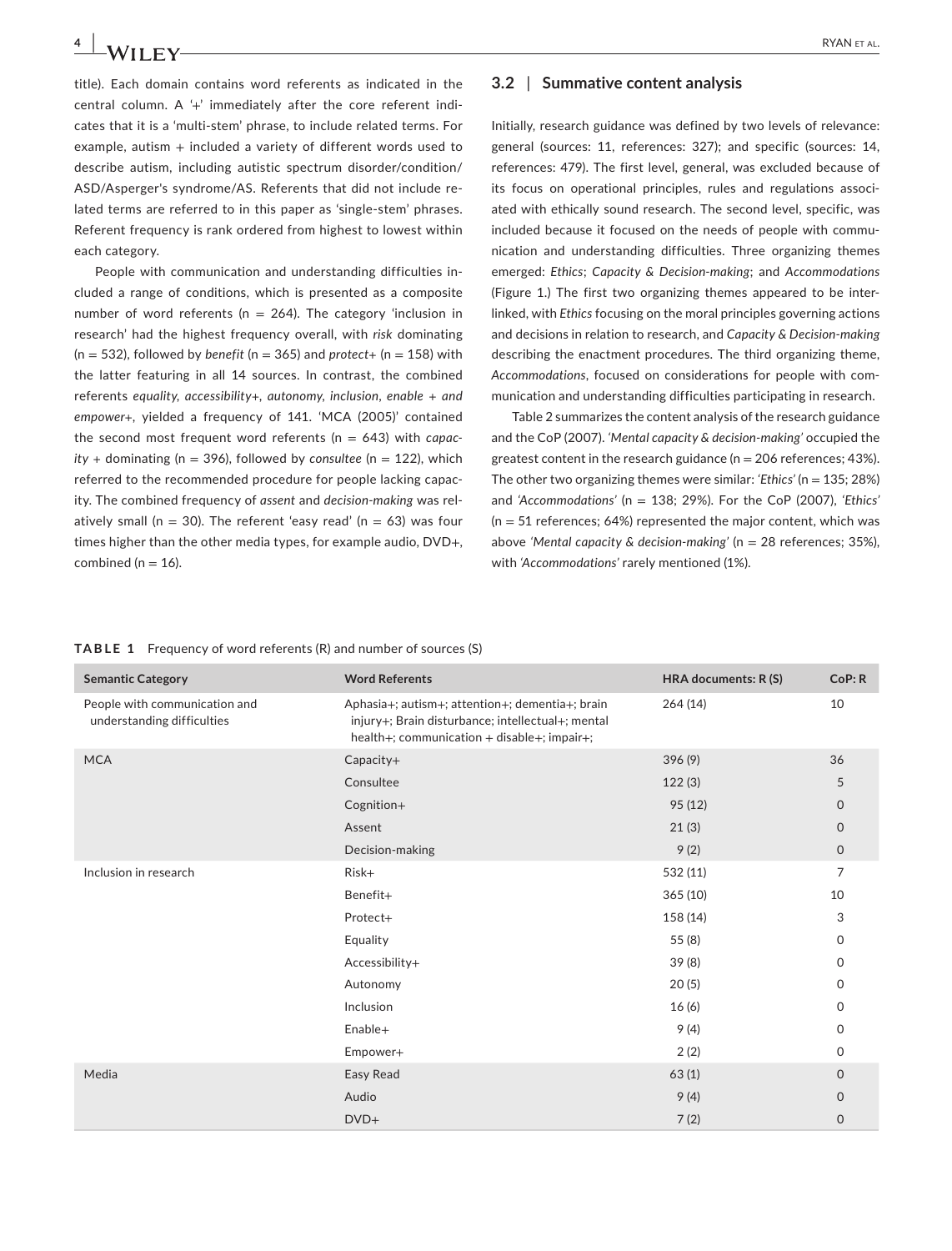



**TABLE 2** Summary of organizing themes, sub-themes and number (percentage) of references for the research guidance documents and the CoP (2007) arising from summative content analysis

| <b>Organizing themes</b> | Sub-themes                  | Policy guidance: n (%) | CoP: n<br>(%) |
|--------------------------|-----------------------------|------------------------|---------------|
| <b>Ethics</b>            | Equality and rights         | 34 (7%)                | 9(11%)        |
|                          | Protection                  | 45 (9%)                | 13 (16%)      |
|                          | Research value              | 14 (3%)                | 18 (23%)      |
|                          | Risks and benefits          | 42 (9%)                | 11 (14%)      |
| Mental capacity &        | Assent and dissent          | 18 (4%)                | 5(6%)         |
| decision-making          | Assessment                  | 25(5%)                 | 1(1%)         |
|                          | Consultee process           | 77 (16%)               | 12 (15%)      |
|                          | Informed consent            | 50 (10%)               | 2(3%)         |
|                          | <b>REC</b> responsibilities | 36 8%)                 | 8 (10%)       |
| Accommodations           | Accessibility               | 13 (3%)                | 1(1%)         |
|                          | Collaboration               | 23 (8%)                | 0             |
|                          | Context                     | 27 (6%)                | 0             |
|                          | Language                    | 13 (3%)                | 0             |
|                          | Media                       | 52 (11%)               | 0             |
|                          | Proportion                  | 10 (2%)                | $\Omega$      |

them vulnerable.'

#### 3.2.1 | Ethics

*Ethics* featured in 11 research guidance documents (135 references). Four sub-themes emerged, stated in descending order of reference frequency: 'risks & benefits' (n = 45) 'protection' (n = 42); 'equality & rights' ( $n = 34$ ); and 'research value' ( $n = 14$ ). The first two sub-themes were connected to the well-being and safety of people deemed to be vulnerable. Various factors were acknowledged to affect an individual, including socio-economic status and educational level:

social status or behaviour, or living in an authoritarian environment, may have multiple factors that make

[Source 2]

Although benefits were considered under 'risks & benefits' ( $n = 6$ ) references), perceived threats dominated ( $n = 21$  references). The subthemes 'equality & rights' and 'research value' focused on research participation opportunities being made available to all people, regardless

'…highly dependent on the context. For example, people who are illiterate, marginalized by virtue of their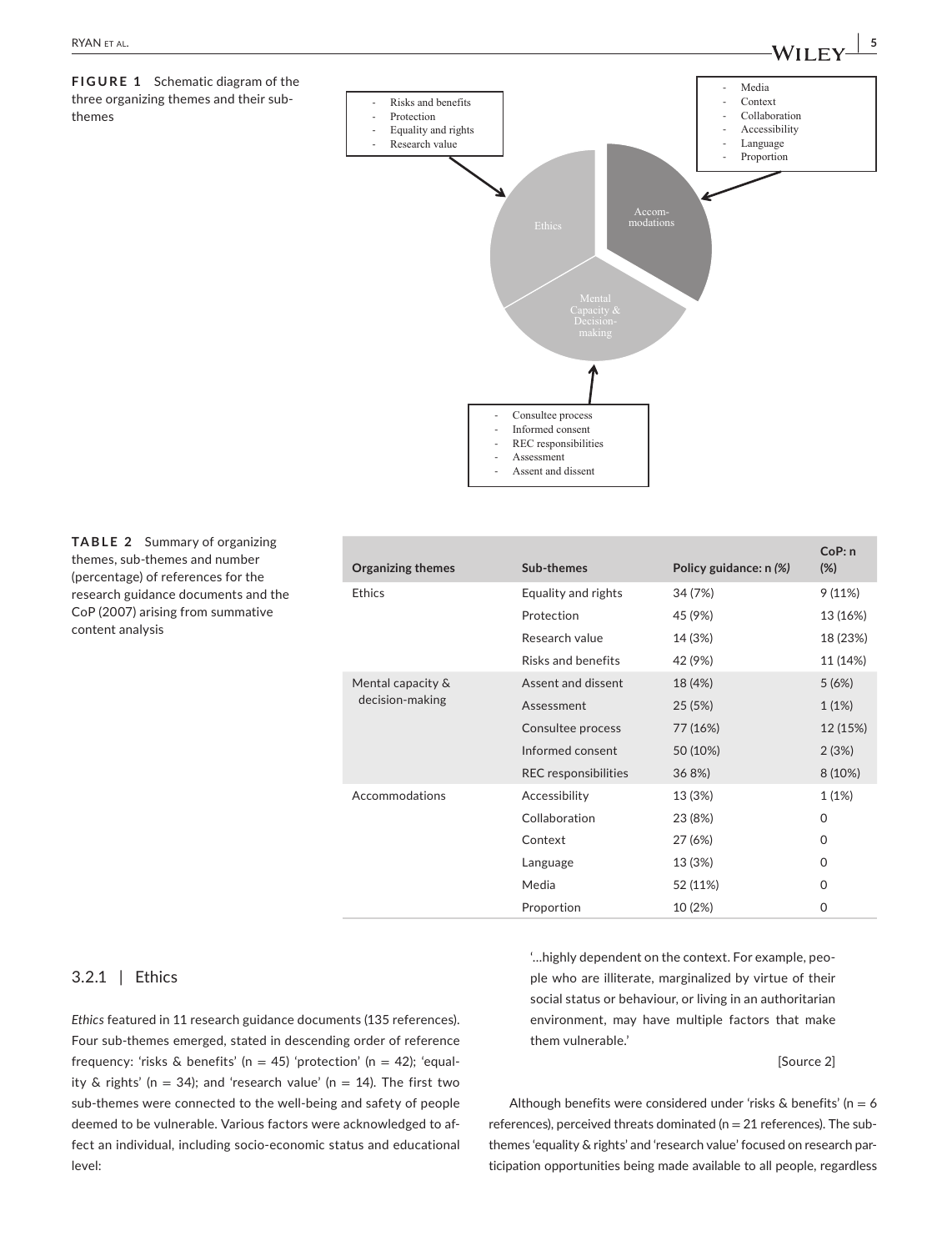of capacity. The importance of research being relevant to people was also highlighted:

> '…ethical medical research can fairly be regarded as "necessary in a democratic society in the interests of…the economic well-being of the country" or of "the protection of health", depending on the nature of the research.'

> > [Source 3]

Benefits of participation were discussed in connection to incapacity: inability of a participant to give informed consent implied that participation could only happen if direct benefits were apparent:

> 'research without consent from a person should normally only occur if the research activity is considered to provide direct benefit to that person.'

> > [Source 1]

The safeguarding of participants was emphasized:

'If someone is unable to provide consent for themselves due to a lack of mental capacity, the next step to consider is whether the legal requirements and safeguards can be met…alternatively the researchers should consider not including the person in question in the research.'

[Source 6]

whilst also ensuring equality of participation opportunities, particularly for groups under-represented in research:

> 'Groups that are underrepresented in medical research should be provided appropriate access to participation in research'.

> > [Source 14]

For the CoP (2007), 'Research value' yielded the highest number of references ( $n = 18$ ), which inferred that the research aims should be consistent with the impairing condition of the recruited participant as to be relevant:

> 'The aim of the research must be to provide knowledge about the cause of, or treatment or care of people with, the same impairing condition – or a similar condition.'

> > [CoP: 11.12]

However, the CoP (2007) also asserted the importance of the protection of vulnerable people, particularly those individuals deemed to lack capacity:

'…nothing must be done to or in relation to the person who lacks capacity which is unduly invasive or restrictive'.

[CoP: 11.12]

and that the research benefits to the person who lacks capacity, be proportionate to any burden resulting from participation:

> 'The research must have some chance of benefiting the person who lacks capacity…the benefit must be in proportion to any burden caused by taking part…' [CoP: 11.12]

#### 3.2.2 | MCA (2005) & Decision-making

The *Mental Capacity & Decision-making* organizing theme featured in 9 research guidance documents (206 references) where content was defined in 5 sub-themes, stated in descending order of reference frequency: 'consultee process' (n = 77); 'informed consent' (n = 50); 'REC responsibilities' (n = 36); 'assessment' (n = 25); 'assent & dissent' (n = 18). Both 'consultee process' and 'informed consent' asserted the non-coercive recruitment of participants:

> 'When consent has been obtained orally, researchers should provide to the research ethics committee documentation of consent, certified either by the person obtaining consent or by a witness at the time consent is obtained'.

> > [Source 2]

'…respect requires giving them the opportunity to choose to the extent they are able, whether or not to participate in research'.

[Source 13]

Similarly, except for 'informed consent' ( $n = 2$ ), the 28 references identified in the CoP (2007) were primarily focused on: 'consultee process' ( $n = 12$ ); 'REC responsibilities' ( $n = 8$ ):

> '…arrangements to consult carers and to follow the other requirements of the Act'

> > [CoP: 11.11]

'REC responsibilities' referred to the duties carried out by the REC, identifying the checks and balances considered relevant to ensure ethical conduct of research and was evident in both the research guidance and the CoP (2007) ( $n = 8$ ):

> '…must be satisfied that the research meets the relevant requirements relating to the nature, risks and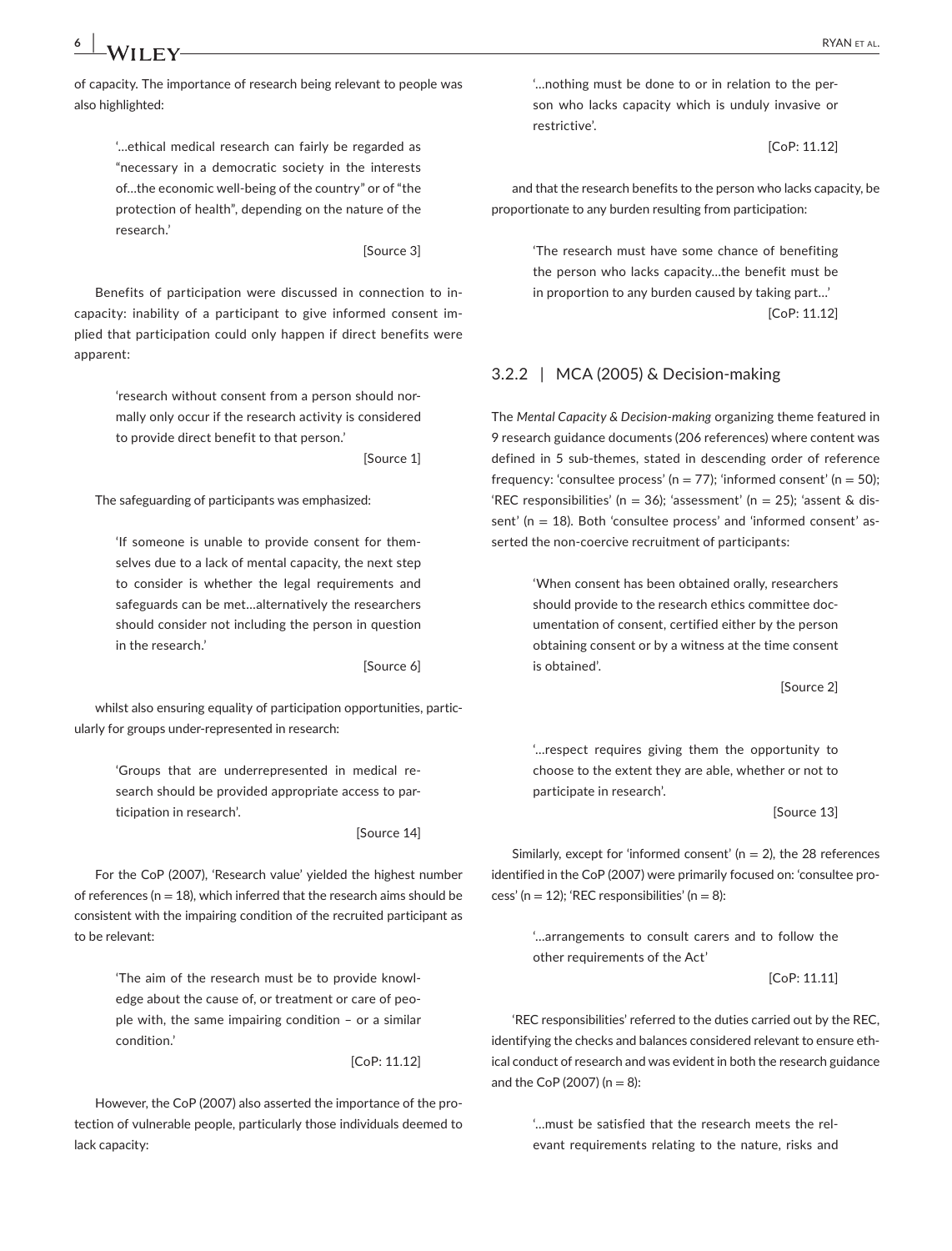benefits of the research and the arrangements in place to meet the other safeguards in the Act'. [Source 4]

'Assessment' focused on the principles of determining an individual's capacity for the purpose of research participation. This was mentioned mainly in the research guidance (25 references) and only once in the CoP (2007):

> 'Mental capacity is considered to be lacking if, in a specific circumstance, a person is unable to make a decision for him or herself because of an impairment or a disturbance in the functioning of their mind or brain'.

> > [Source 11]

'Researchers should assume that a person has capacity, unless there is proof that they lack capacity to make a specific decision'.

[CoP: 11.4]

The final sub-theme of 'assent & dissent' acknowledged the diverse ways individuals may express their wishes, feelings and responses to research activities. In relation to incapacitous participants, the need to monitor assent or dissent, and to ensure such communicative signals are responded to appropriately was asserted in the research guidance (18):

> '…their assent should be regularly monitored by sensitive attention to any signs, verbal or non-verbal, that they are not wholly willing to continue with the data collection'.

> > [Source 1]

However, the requirement to be sensitive to the participant's responses was only inferred in the CoP (2007) (5 references):

> '…respect any objections a person who lacks capacity makes during research'.

> > [CoP: 11.9]

#### 3.2.3 | Accommodations

The *Accommodations* organizing theme featured in 10 research guidance documents (138 references) with only one reference made in the CoP (2007). This theme captured measures recommended for use with people who have communication and understanding difficulties. Centred mainly on the informed consent procedure, it included guiding principles and suggested modifications to activities and resources. Content was defined in six sub-themes, stated in descending order of reference frequency:

'media' (n = 52); 'context' (n = 27); 'collaboration' (n = 23); 'accessibility' (n = 13); 'language' (n = 13); 'proportion' (n = 10); 'Media' focused on the presentational formats that might be used to deliver information, where Easy Read (a familiar format used particularly by people with intellectual disabilities—usually characterized by simple language accompanied with associated pictorial images) dominated ( $n = 18$ ), although, pictures, manual sign, moving images and audio were also referenced:

> 'Easy Read is not the only way to communicate with people with learning disabilities. Other methods include video, talks, presentations, drama, murals, roleplay or posters'.

> > [Source 5]

'Collaboration' considered public involvement in the development of research materials, for example, information sheets, and emphasized the importance of coproduction. It identified the important role of the expert-by-experience in guiding how information is presented:

> 'It's about working with people your information is for, finding out together how you can make the information useful and accessible for them'.

> > [Source 5]

'Accessibility' and 'proportion' established the importance of modifying project information and associated procedures, to support understanding about the research. These areas captured the key principles of rendering information about research in a way that would be meaningful:

> '…establish whether informed consent could be modified in a way that would preserve the participant's ability to understand the general nature of the investigation...'

> > [Source 2]

and manageable to people with capacity difficulties:

'…application of the principle of proportionality to the provision of information to potential research participants'

[source 7]

'…provide this information in a succinct way which provides the core detail that participants need to know in a meaningful fashion without overloading' [Source 7]

Only one oblique reference was made to the need for support in the CoP (2007):

 **|** RYAN et al. **7**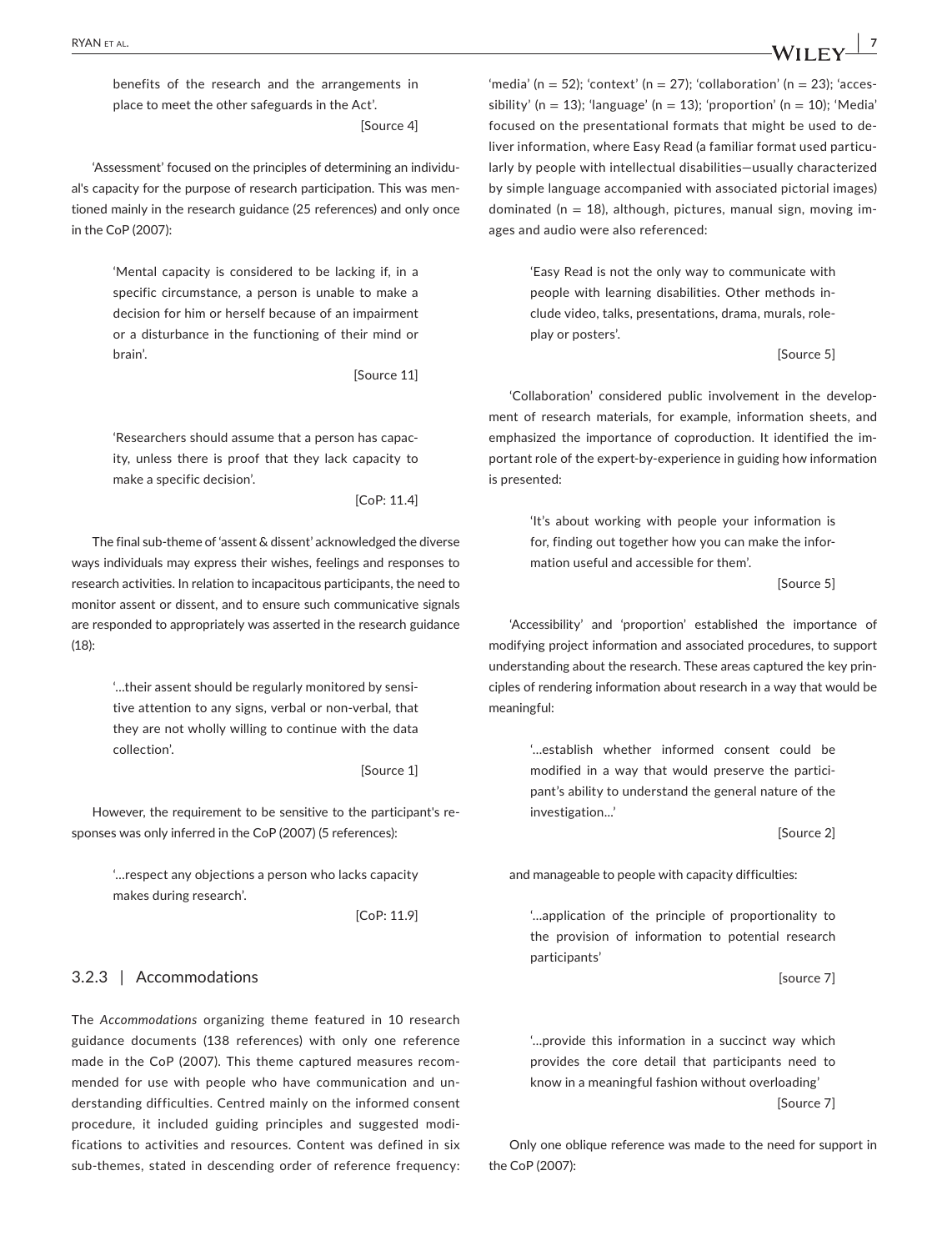'…the person must also receive support to try to help them make their own decision…'

[CoP: 11.4]

The sub-theme 'context' covered factors associated with the presentation and delivery of information to potential participants, including person-centred considerations, dialogue and time. Respectively, the need to tailor materials and procedures to the individual, and the importance of providing opportunities to interact about the research:

> 'Interactive questioning of potential participants within the consent process can aid their understanding of the information presented'.

> > [Source 7]

and the availability of time for processing information was acknowledged:

> 'Each individual must be given as much time as needed to reach a decision, including time for consultation with family members or others'.

> > [Source 2]

The sub-theme of 'language' focused largely on the form, or the grammatical properties of the communication, with a more limited appraisal of vocabulary and meanings, and the intended purpose or function of the communication:

> 'The language should be clear and accessible to people with limited literacy, using short words and sentences, written in the active voice, and avoiding the use of technical terms'.

> > [Source 1]

#### **3.3** | **Triangulation**

The organizing themes of the research guidance and the CoP (2007) had variable emphases. Whilst 'mental capacity & decision-making' was dominant in the research guidance, 'ethics' occupied the greater content of the CoP (2007). Regardless of relative weighting, 'ethics' and 'mental capacity & decision-making' were interconnected. That is, both organizing themes corresponded to governance procedures under the MCA (2005). The importance of risk management was evidenced in references to 'protection' and 'risks & benefits' in both the research guidance and the CoP (2007), with the latter promoting the importance of 'research value'. Excluding multi-stem phrases, the top three single-stem word referents identified within the research guidance and CoP (2007) were capacity, risk and benefit (see Table 1). In the HRA documents, 'Accommodations', whilst occupying 138 references, were presented as isolated position statements that did not appear to connect to the other two organizing themes. Content was restricted to choice of media for delivering information ( $n = 59$ ) with

'easy read' dominating ( $n = 18$ ). This reflects the frequency in the key word referents used in the documents (Easy Read = 63; audio = 9;  $DVD<sub>+</sub> =7$ ). The CoP (2007) contained just one generic statement on the need for support. Thus 'accommodations' appeared to be additional to the major organizing themes in both the HRA documents and the CoP (2007).

## **4** | **DISCUSSION**

Protection of individual rights under the law through the relevant governance procedures formed the major content of the research guidance and the CoP (2007), consistent with previous work by Heywood and colleagues.<sup>22</sup> The CoP (2007) elaborated on the MCA (2005) principles by considering 'research value' as critical to the protection of incapacitous individuals, and as justification for their involvement in research.

Conversely, empowerment was addressed infrequently within the research guidance and the CoP (2007), which is consistent with comments from the House of Lords select committee.<sup>2</sup> In accordance with the legal test for capacity, the research guidance adopted a binary approach to mental capacity assessment, whereby a person was either assessed to have capacity or not.<sup>21,22,29,30</sup> However. fluctuations in capacity and how these affect an individual's eligibility to participate in research requires consideration.<sup>21,22,29,30</sup> Although the need for accommodations was recognized, detail into how they might serve the principles of determining and supporting an individual's capacity and communication was not provided.<sup>22</sup> Thus, the idea of joining efforts with others in order to achieve understanding, which is consistent with empowerment theory,  $35$  was largely neglected. The inclusion of incapacitous participants in research was linked to procedural aspects of the consultee process, with limited practical strategies for facilitating engagement and decision-making that is evidenced in the emerging use of assent in some areas of research, for example dementia.<sup>6,44,56</sup> More generally, within the research guidance there was encouragement for providing a supportive context for delivering information by considering time, place and the development of dialogue with the individual. This suggests a more collaborative enterprise to information presentation<sup>37</sup> where setting factors are considered in the promotion of individual understanding. However, the process whereby meanings are constructed was neglected. $48$ 

The connection between protection and empowerment of people with communication and understanding difficulties might possibly be served by accommodations, which enable optimal understanding by participants whatever their capacity. Although the use of multiple media for presenting information was considered in the research guidance, such as Easy Read for people with intellectual disabilities, little attention was given to the critical aspects of language.<sup>51</sup> Accordingly, advice provided on reasonable adjustments and practical ways of conveying information targeted surface-level features, for example syntax, and neglected deeper level features of semantics (construction of meaning) and use (the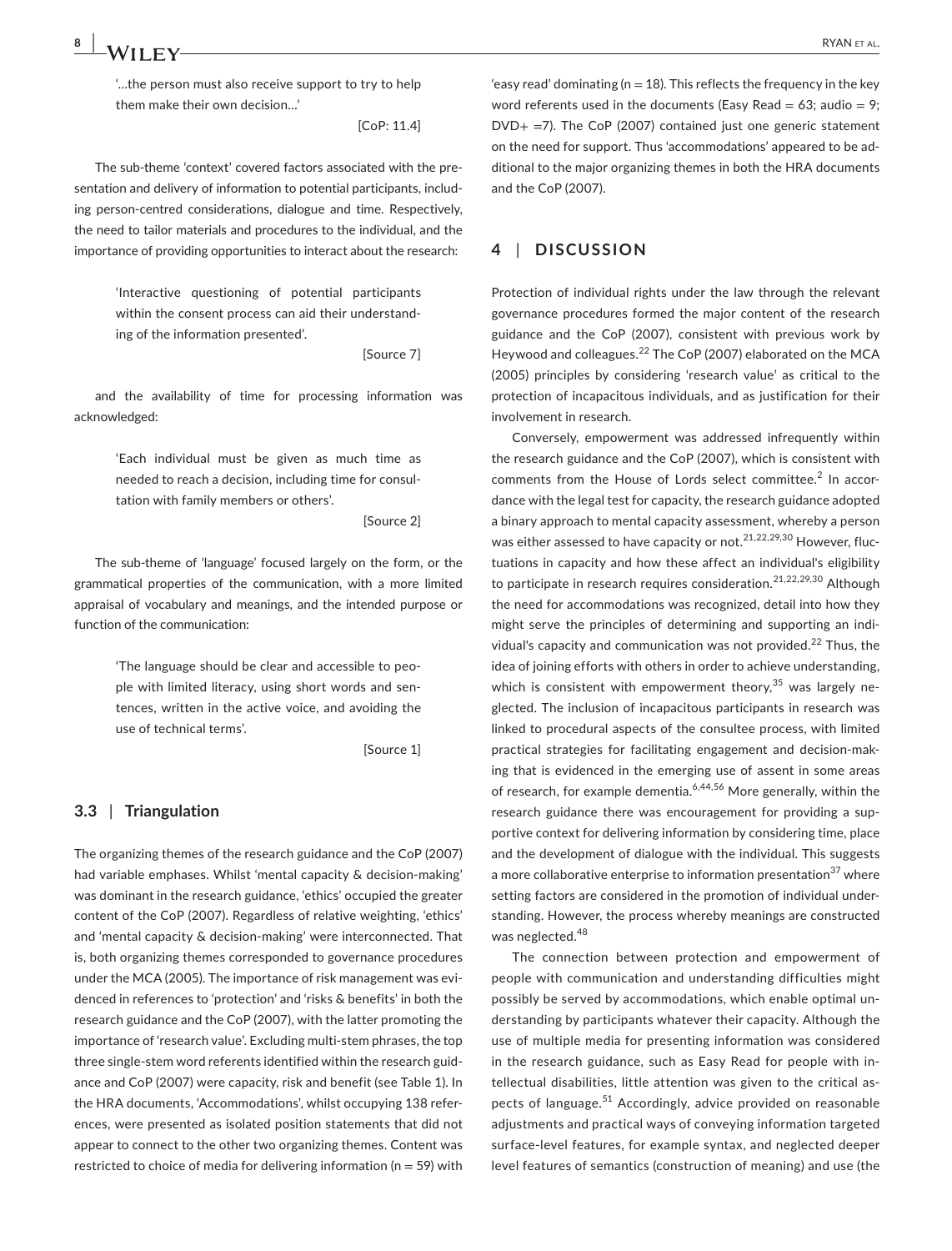intended effect of the communication).<sup>52</sup> Similarly, within the CoP (2007) there was little mention of accommodations to support communication and there were no practical examples of how to effectively use accommodations. Although there was mention of capacity assessment within the CoP (2007) in relation to decisions to take part in research, practical guidance to support researchers in this endeavour was absent. Furthermore, it neglected to discuss accommodations to support the assessment of capacity. This lack of practical guidance within the CoP could explain why it has been poorly implemented.<sup>23</sup>

The current study was restricted to analysis of primary sources that were publicly available on the HRA website. It did not extend to other resources published by organisations outside the HRA, supplementary to the MCA (2005) and CoP (2007). Investigation into access and usage of the sources would have provided insights into the uptake of the guidance, but this was not explored in the current study. Examination of key word referents in the documents was a surface level, textual analysis—limited to frequency of vocabulary items. However, it provided a useful precursor to the more detailed summative content analysis where meanings were explored.

In conclusion, the CoP (2007) and research guidance provided definitions for some of the technical aspects of the MCA and therefore could be considered to support the representation of people with communication and understanding difficulties in research in England and Wales. However, the emphasis was on formal governance procedures related to protection and risk management. Furthermore, the constructs of protection and empowerment appeared to be somewhat polarized, with the relationship between the two being an underdeveloped concept. Therefore, the question of how to empower potentially vulnerable research participants, whilst also providing adequate protection, remains. This points to a strong and enduring need for guidance that focuses on the researcher's efforts to promote the autonomy of the participant as far as possible, regardless of their assessed capacity. This includes skilful use of language for meaning construction and communication strategies for information retention and processing; deliberately addressing setting factors for promoting understanding and recall; and the use of a variety of media for representing and conveying information. These strategic accommodations might serve to mediate the apparent disconnect between protection and empowerment, enabling people with communication and understanding difficulties to have a voice in research.

#### **ACKNOWLEDGEMENT**

We would like to acknowledge Yvonne Plenderleith's contribution to the content analysis of the HRA documents.

#### **CONFLICT OF INTEREST**

The authors declare that they have no competing interests. All authors listed on the manuscript contributed to the study design, data collection, data analysis and interpretation of the findings, and drafting and reviewing the final manuscript.

#### **AUTHOR CONTRIBUTIONS**

HR was involved in data retrieval, analysis, interpretation and visualisation; writing of the original draft and review and revision of subsequent drafts. RH was a consultant on all legal aspects of the work and review of the original draft and contributing to subsequent drafts. OJ, AK, PEL and CS were involved in review of the original draft and contributing to subsequent drafts. KB was involved in the design, data analysis and interpretation; writing of the original draft and review and revision of subsequent drafts.

#### **DATA AVAILABILITY STATEMENT**

The data addressed in this paper are publicly available via the UK Health Research Authority website ([www.hra.nhs.uk](http://www.hra.nhs.uk)).

# **ORCID**

*Hayley Ryan* <https://orcid.org/0000-0002-1893-8318> *Rob Heywood* <https://orcid.org/0000-0001-5073-0044> *Oluseyi Jim[oh](https://orcid.org/0000-0003-4080-8365)* <https://orcid.org/0000-0003-4296-2729> *Anne Killett* <https://orcid.org/0000-0003-4080-8365> *Peter E Langd[on](https://orcid.org/0000-0003-3263-5038)* <https://orcid.org/0000-0002-7745-1825> *Ciara Shiggins* <https://orcid.org/0000-0003-3263-5038> *Karen Bunning* <https://orcid.org/0000-0002-7396-9205>

#### **REFERENCES**

- 1. Department of Health. *Mental Capacity Act*. London: HMSO; 2005.
- 2. HL Deb 01 February 2005, vol 669, cols 133 139. [https://api.](https://api.parliament.uk/historic-hansard/lords/2005/feb/01/mental-capacity-bill-37-pm#S5LV0669P0_20050201_HOL_123) [parliament.uk/historic-hansard/lords/2005/feb/01/mental-ca](https://api.parliament.uk/historic-hansard/lords/2005/feb/01/mental-capacity-bill-37-pm#S5LV0669P0_20050201_HOL_123)[pacity-bill-37-pm#S5LV0669P0\\_20050201\\_HOL\\_123.](https://api.parliament.uk/historic-hansard/lords/2005/feb/01/mental-capacity-bill-37-pm#S5LV0669P0_20050201_HOL_123) Accessed February 26, 2019.
- 3. Shepherd V. An under-represented and underserved population in trials: methodological, structural, and systemic barriers to the inclusion of adults lacking capacity to consent. *Trials*. 2020;21:1-8.
- 4. Matsuda Y, Brooks JL, Beeber LS. Guidelines for research recruitment of underserved populations (EERC). *Appl Nurs Res*. 2016;32:164-170.
- 5. Department of Health. Research Governance Framework for Health and Social Care. [www.gov.uk/government/uploads/syste](http://www.gov.uk/government/uploads/system/uploads/attachment_data/file/139565/dh_4122427.pdf) [m/uploads/attachment\\_data/file/139565/dh\\_4122427.pdf](http://www.gov.uk/government/uploads/system/uploads/attachment_data/file/139565/dh_4122427.pdf); 2005. Accessed June 6, 2017.
- 6. Diener L, Hugonot-Diener L, Alvino S, et al. Guidance synthesis. Medical research for and with older people in Europe: proposed ethical guidance for good clinical practice: ethical considerations. *J Nutr Health Aging*. 2013;17:625-627.
- 7. Allmark P. Should research samples reflect the diversity of the population? *J Med Ethics*. 2004;30(2):185-189.
- 8. Beauchamp T. The Belmont Report. In *The Oxford textbook of clinical research ethics*. Oxford University Press; 2008.
- 9. Simpson C. Decision-making capacity and informed consent to participate in research by cognitively impaired individuals. *Appl Nurs Res*. 2008;23:221-226.
- 10. World Medical Association Declaration of Helsinki. Ethical principles for medical research involving human subjects. *Bull World Health Organ*. 2001;79(4):373.
- 11. Council for International Organisations of Medical Sciences (CIOMS). [http://www.cioms.ch.](http://www.cioms.ch) Accessed June 24, 2017.
- 12. Darby RR, Dickerson BC. Dementia, decision-making and capacity. *Harvard Rev Psychiatry*. 2017;25(6):270.
- 13. Hamilton J, Ingham B, McKinnon I, Parr JR, Tam LY, Le Couteur A. Mental capacity to consent to research? Experiences of consenting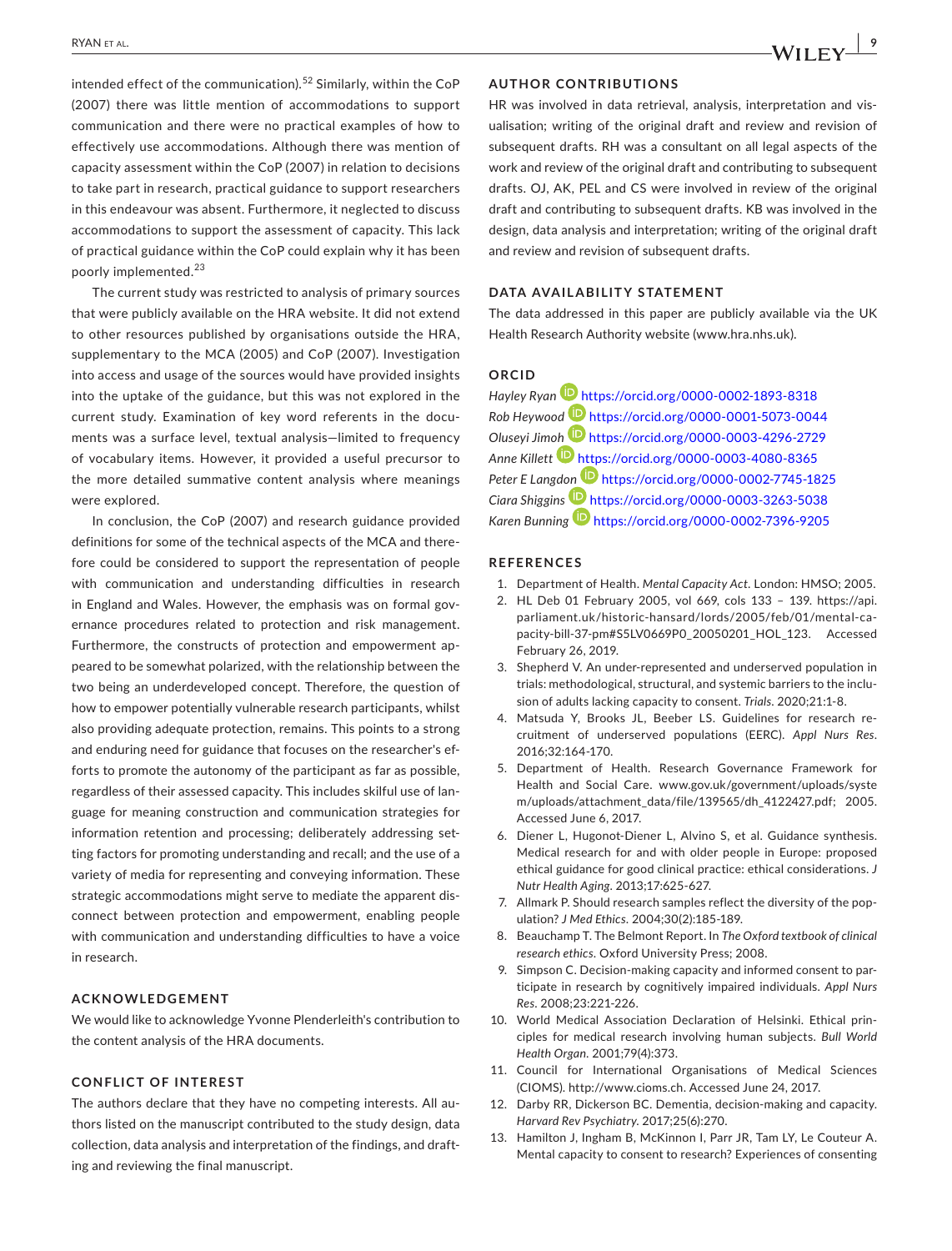**10 b** *M/H*  $\Gamma$  *M/M et al.* 

adults with intellectual disabilities and/or autism to research. *Br J Learn Disabil*. 2017;45(4):230-237.

- 14. Hubbard G, Downs MG, Tester S. Including older people with dementia in research: challenges and strategies. *Aging Ment Health*. 2010;7(5):351-362.
- 15. Nind M *Conducting Qualitative Research with People with Learning, Communication and Other Disabilities: Methodological Challenges*. National Centre for Research Methods; 2008. [http://eprints.ncrm.](http://eprints.ncrm.ac.uk/491) [ac.uk/491](http://eprints.ncrm.ac.uk/491).Accessed May 2020.
- 16. Alzheimer's Society. Facts for the Media. [https://www.alzheimers.](https://www.alzheimers.org.uk/about-us/news-and-media/facts-media) [org.uk/about-us/news-and-media/facts-media;](https://www.alzheimers.org.uk/about-us/news-and-media/facts-media) 2020.Accessed May 19, 2020.
- 17. National Autistic Society. Autism Facts and History. [https://](https://www.autism.org.uk/about/what-is/myths-facts-stats.aspx) [www.autism.org.uk/about/what-is/myths-facts-stats.aspx;](https://www.autism.org.uk/about/what-is/myths-facts-stats.aspx) 2020. Accessed May 19, 2020.
- 18. The National Institute for Health and Care Excellence. NICEimpact stroke. [https://www.nice.org.uk/Media/Default/About/what](https://www.nice.org.uk/Media/Default/About/what-we-do/Into-practice/measuring-uptake/NICE-Impact-stroke.pdf)[we-do/Into-practice/measuring-uptake/NICE-Impact-stroke.pdf;](https://www.nice.org.uk/Media/Default/About/what-we-do/Into-practice/measuring-uptake/NICE-Impact-stroke.pdf) 2020.Accessed May 19, 2020.
- 19. MENCAP Research and Statistics. [https://www.mencap.org.uk/](https://www.mencap.org.uk/learning-disability-explained/research-and-statistics) [learning-disability-explained/research-and-statistics.](https://www.mencap.org.uk/learning-disability-explained/research-and-statistics) Accessed May 27, 2020.
- 20. Nicholson TR, Cutter W, Hotopf M. Assessing mental capacity: the mental capacity act. *BMJ*. 2008;336(7639):322-325.
- 21. Department for Constitutional Affairs. *Mental Capacity Act 2005 Code of Practice*. London: The Stationary Office; 2007. [https://www.](https://www.gov.uk/government/uploads/system/uploads/attachment_data/file/497253/Mental-capacity-act-code-of-practice.pdf) [gov.uk/government/uploads/system/uploads/attachment\\_data/](https://www.gov.uk/government/uploads/system/uploads/attachment_data/file/497253/Mental-capacity-act-code-of-practice.pdf) [file/497253/Mental-capacity-act-code-of-practice.pdf.](https://www.gov.uk/government/uploads/system/uploads/attachment_data/file/497253/Mental-capacity-act-code-of-practice.pdf) Accessed June 06, 2017.
- 22. Heywood R, Ryan H, Killett A, et al. Lost voices in research: Exposing the gaps in the Mental Capacity Act 2005. *Medical Law Int*. 2019;19:81-112.
- 23. Mental Capacity Act 2005: post-legislative scrutiny. [https://www.](https://www.publications.parliament.uk/pa/ld201314/ldselect/ldmentalcap/139/139.pdf) [publications.parliament.uk/pa/ld201314/ldselect/ldmentalca](https://www.publications.parliament.uk/pa/ld201314/ldselect/ldmentalcap/139/139.pdf) [p/139/139.pdf.](https://www.publications.parliament.uk/pa/ld201314/ldselect/ldmentalcap/139/139.pdf) Accessed June 06, 2017.
- 24. Department of Health. Valuing people now: Summary report March 2009 - September 2010. [https://assets.publishing.service.gov.](https://assets.publishing.service.gov.uk/government/uploads/system/uploads/attachment_data/file/215891/dh_122387.pdf) [uk/government/uploads/system/uploads/attachment\\_data/](https://assets.publishing.service.gov.uk/government/uploads/system/uploads/attachment_data/file/215891/dh_122387.pdf) [file/215891/dh\\_122387.pdf](https://assets.publishing.service.gov.uk/government/uploads/system/uploads/attachment_data/file/215891/dh_122387.pdf). Accessed May 19, 2020.
- 25. Social Care, Local Government and Care Partnership Directorare, Department of Health. Think Autism. Fulfilling and Rewarding Lives, the strategy for adults with autism in England: an update. [https://assets.publishing.service.gov.uk/government/uploads/](https://assets.publishing.service.gov.uk/government/uploads/system/uploads/attachment_data/file/299866/Autism_Strategy.pdf) [system/uploads/attachment\\_data/file/299866/Autism\\_Strategy.](https://assets.publishing.service.gov.uk/government/uploads/system/uploads/attachment_data/file/299866/Autism_Strategy.pdf) [pdf](https://assets.publishing.service.gov.uk/government/uploads/system/uploads/attachment_data/file/299866/Autism_Strategy.pdf); 2014.Accessed May 19, 2020.
- 26. Department of Health. Living well with dementia.A national dementia strategy. [https://assets.publishing.service.gov.uk/gover](https://assets.publishing.service.gov.uk/government/uploads/system/uploads/attachment_data/file/168220/dh_094051.pdf) [nment/uploads/system/uploads/attachment\\_data/file/168220/](https://assets.publishing.service.gov.uk/government/uploads/system/uploads/attachment_data/file/168220/dh_094051.pdf) [dh\\_094051.pdf](https://assets.publishing.service.gov.uk/government/uploads/system/uploads/attachment_data/file/168220/dh_094051.pdf); 2009.Accessed May 19, 2020.
- 27. Department of Health. Governance Arrangements for Research Ethics Committees. [https://www.gov.uk/government/uploads/](https://www.gov.uk/government/uploads/system/uploads/attachment_data/file/213753/dh_133993.pdf) [system/uploads/attachment\\_data/file/213753/dh\\_133993.pdf;](https://www.gov.uk/government/uploads/system/uploads/attachment_data/file/213753/dh_133993.pdf) 2011.Accessed June 6, 2017.
- 28. Department of Health. *Mental Capacity Act. Section 3*. London: HMSO; 2005.
- 29. Keene A. Is mental capacity in the eye of the beholder? *Adv Mental Health Intellectual Disabilities*. 2017;11(2):30-39.
- 30. Jackson E. *Medical Law: Text, Cases, and Materials*. Oxford: Oxford University Press; 2013.
- 31. Warner J, McCarney R, Griffin M, Hill K, Fisher P. Participation in dementia research: rates and correlates of capacity to give informed consent. *J Med Ethics*. 2008;34(3):167-170.
- 32. Perkins DD, Zimmerman MA. Empowerment theory and research application. *Am J Community Psychol*. 1995;23(5):569-579.
- 33. Zimmerman MA. Psychological empowerment: issues and illustrations. *Am J Community Psychol*. 1995;23(5):581-599.
- 34. Rigaud J. The theory of empowerment: a critical analysis with the theory evaluation scale. *J Human Behav Soc Environ*. 2020;30(2):138-157.
- 35. Zimmerman MA. *Empowerment Theory: Psychological, Organizational, and Community Levels of Analysis*. New York, NY: Kluwer Academic/ Plenum; 2000.
- 36. Zimmerman MA, Rappaport J. Citizen participation, perceived control, and psychological empowerment. *Am J Community Psychol*. 1988;16:725-750.
- 37. Corrigan PW. Enhancing personal empowerment of people with psychiatric disabilities. *American Rehabil*. 2004;28(1):10-21.
- 38. Frost KH, Lincoln SH, Norkett EM, Jin MX, Gonzalez-Heydrich J, D'Angelo EJ. The ethical inclusion of children with psychotic disorders in research: recommendations for an educative, multimodal assent process. *Ethics Behav*. 2016;26(2):163-175.
- 39. Miller VA, Feudtner C, Jawad AF. Children's decision-making involvement about research participation: associations with perceived fairness and self-efficacy. *J Empirical Res Human Res Ethics*. 2017;12(2):87-96.
- 40. Sibley A, Pollard AJ, Fitzpatrick R, Sheehan M. Developing a new justification for assent. *BMC Med Ethics*. 2016;17(1):2.
- 41. United Nations. Convention on the Rights of Persons with Disabilities.Handbook for Parliamentarians. (2006b) Chapter six: From provisions to practice: implementing the Convention – Legal capacity and supported decision-making. [https://www.un.org/](https://www.un.org/development/desa/disabilities/resources/handbook-for-parliamentarians-on-the-convention-on-the-rights-of-persons-with-disabilities/chapter-six-from-provisions-to-practice-implementing-the-convention-5.html) [development/desa/disabilities/resources/handbook-for-parli](https://www.un.org/development/desa/disabilities/resources/handbook-for-parliamentarians-on-the-convention-on-the-rights-of-persons-with-disabilities/chapter-six-from-provisions-to-practice-implementing-the-convention-5.html) [amentarians-on-the-convention-on-the-rights-of-persons-with](https://www.un.org/development/desa/disabilities/resources/handbook-for-parliamentarians-on-the-convention-on-the-rights-of-persons-with-disabilities/chapter-six-from-provisions-to-practice-implementing-the-convention-5.html)[disabilities/chapter-six-from-provisions-to-practice-implementing](https://www.un.org/development/desa/disabilities/resources/handbook-for-parliamentarians-on-the-convention-on-the-rights-of-persons-with-disabilities/chapter-six-from-provisions-to-practice-implementing-the-convention-5.html)[the-convention-5.html](https://www.un.org/development/desa/disabilities/resources/handbook-for-parliamentarians-on-the-convention-on-the-rights-of-persons-with-disabilities/chapter-six-from-provisions-to-practice-implementing-the-convention-5.html). Accessed June 24, 2017.
- 42. The Royal College of Surgeons (2016) Consent: Supported Decision-Making. A Guide to Good Practice. [https://www.rcseng.](https://www.rcseng.ac.uk/library-and-publications/college-publications/docs/consent-good-practice-guide/) [ac.uk/library-and-publications/college-publications/docs/consent](https://www.rcseng.ac.uk/library-and-publications/college-publications/docs/consent-good-practice-guide/)[good-practice-guide/;](https://www.rcseng.ac.uk/library-and-publications/college-publications/docs/consent-good-practice-guide/) 2016.Accessed June 24, 2017.
- 43. Aselage M, Conner B, Carnevale T. Ethical issues in conducting research with persons with dementia. *Southern Online J Nurs Res*. 2009;9(4):21.
- 44. Batchelor-Aselage M, Amella E, Zapka J, Mueller M, Beck C. Research with dementia patients in the nursing home setting: a protocol for informed consent and assent. *IRB: Ethics Human Res*. 2014;36(2):14-19.
- 45. Beadle-Brown J, Hutchinson A, Whelton B. Person-centred active support–increasing choice, promoting independence and reducing challenging behaviour. *J Appl Res Intellect Disabil*. 2012;25(4):291-307.
- 46. National Statement on Ethical Conduct in Human Research. (2007) - Updated 2018. [https://www.nhmrc.gov.au/about-us/publicatio](https://www.nhmrc.gov.au/about-us/publications/national-statement-ethical-conduct-human-research-2007-updated-2018) [ns/national-statement-ethical-conduct-human-research-2007-up](https://www.nhmrc.gov.au/about-us/publications/national-statement-ethical-conduct-human-research-2007-updated-2018)[dated-2018](https://www.nhmrc.gov.au/about-us/publications/national-statement-ethical-conduct-human-research-2007-updated-2018). Accessed September 24, 2020.
- 47. Chinn D, Homeyard C. Easy read and accessible information for people with intellectual disabilities: is it worth it? A meta-narrative literature review. *Health Expectations*. 2017;20(6):1189-1200.
- 48. Fried-Oken M, Rowland C, Gibbons C. Providing augmentative and alternative communication treatment to persons with progressive nonfluent aphasia. *Perspect Neurophysiol Neurogenic Speech Lang Disord*. 2010;20(1):21-25.
- 49. Stroke Association. Accessible Information Guidelines; 2012. [https://www.stroke.org.uk/sites/default/files/accessible\\_informa](https://www.stroke.org.uk/sites/default/files/accessible_information_guidelines.pdf1_.pdf)[tion\\_guidelines.pdf1\\_.pdf.](https://www.stroke.org.uk/sites/default/files/accessible_information_guidelines.pdf1_.pdf) Accessed September 4, 2020.
- 50. Lofland KB. The use of technology in the treatment of autism. In: Cardon TA, ed. *Technology and the Treatment of Children with Autism Spectrum Disorder*. Cham, Switzerland: Springer; 2016.
- 51. Wilson D, Sperber D, Relevance theory; 2002.
- 52. Bloom L, Lahey M. Language development and language disorders; 1978.
- 53. Bravo G, Gagnon M, Wildeman S, Marshall DT, Pâquet M, Dubois MF. Comparison of provincial and territorial legislation governing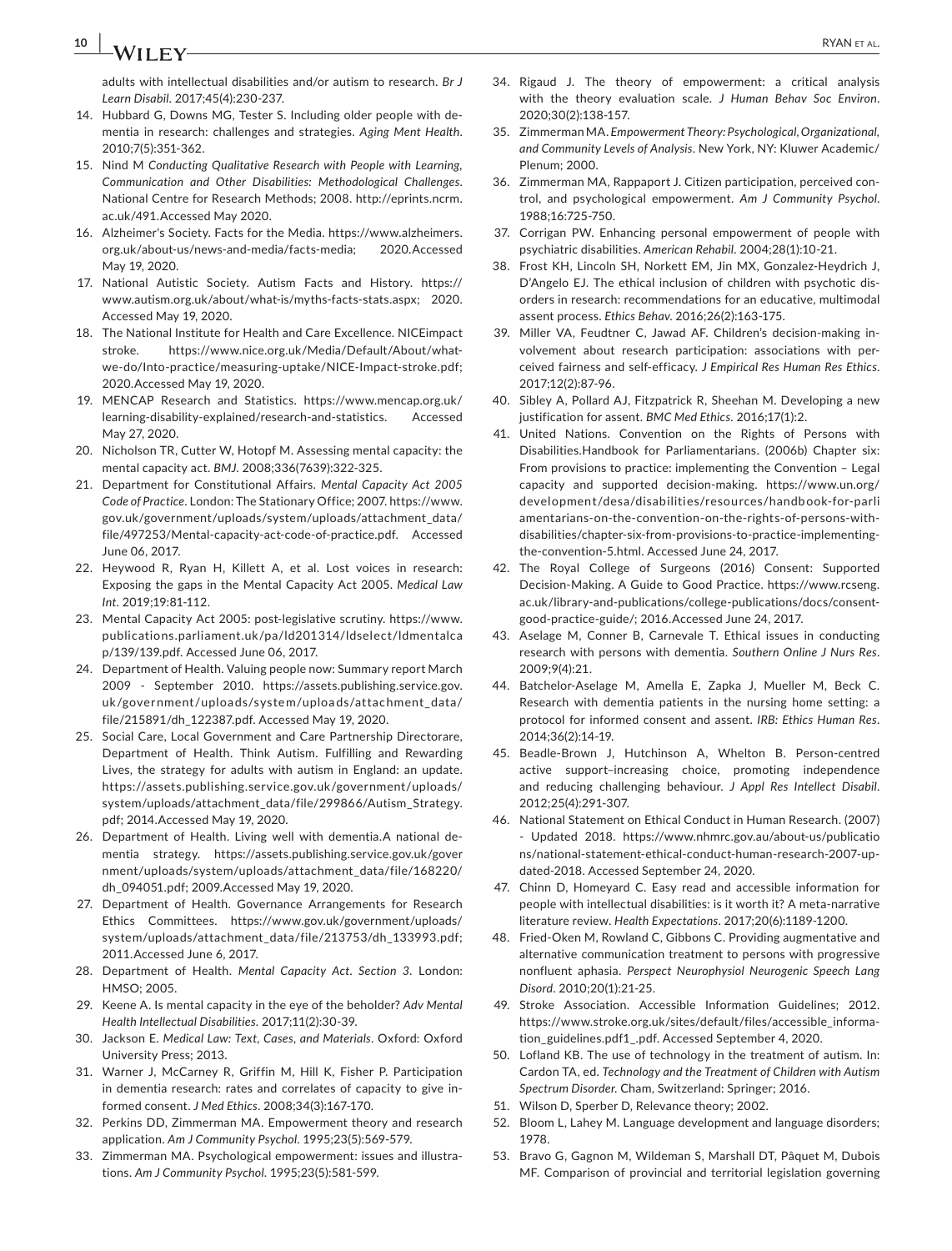substitute consent for research. *Can J Aging/La Revue canadienne du vieillissement*. 2005;24(3):237-249.

- 54. Neil M, Saenz C. Advancing research ethics systems in Latin America and the Caribbean: a path for other LMICS? *Lancet Global Health*. 2020;8(1):e23-e24.
- 55. Hsieh HF, Shannon SE. Three approaches to qualitative content analysis. *Qual Health Res*. 2005;15(9):1277-1288.
- 56. Petryk M, Hopper T. The effects of question type on conversational discourse in Alzheimer's disease. *Perspect Neurophysiol Neurogenic Speech Lang Disord*. 2009;19(4):126-134.

**How to cite this article:** Ryan H, Heywood R, Jimoh O, et al. Inclusion under the Mental Capacity Act (2005): A review of research policy guidance and governance structures in England and Wales. *Health Expect*. 2020;00:1–13. [https://doi.](https://doi.org/10.1111/hex.13165) [org/10.1111/hex.13165](https://doi.org/10.1111/hex.13165)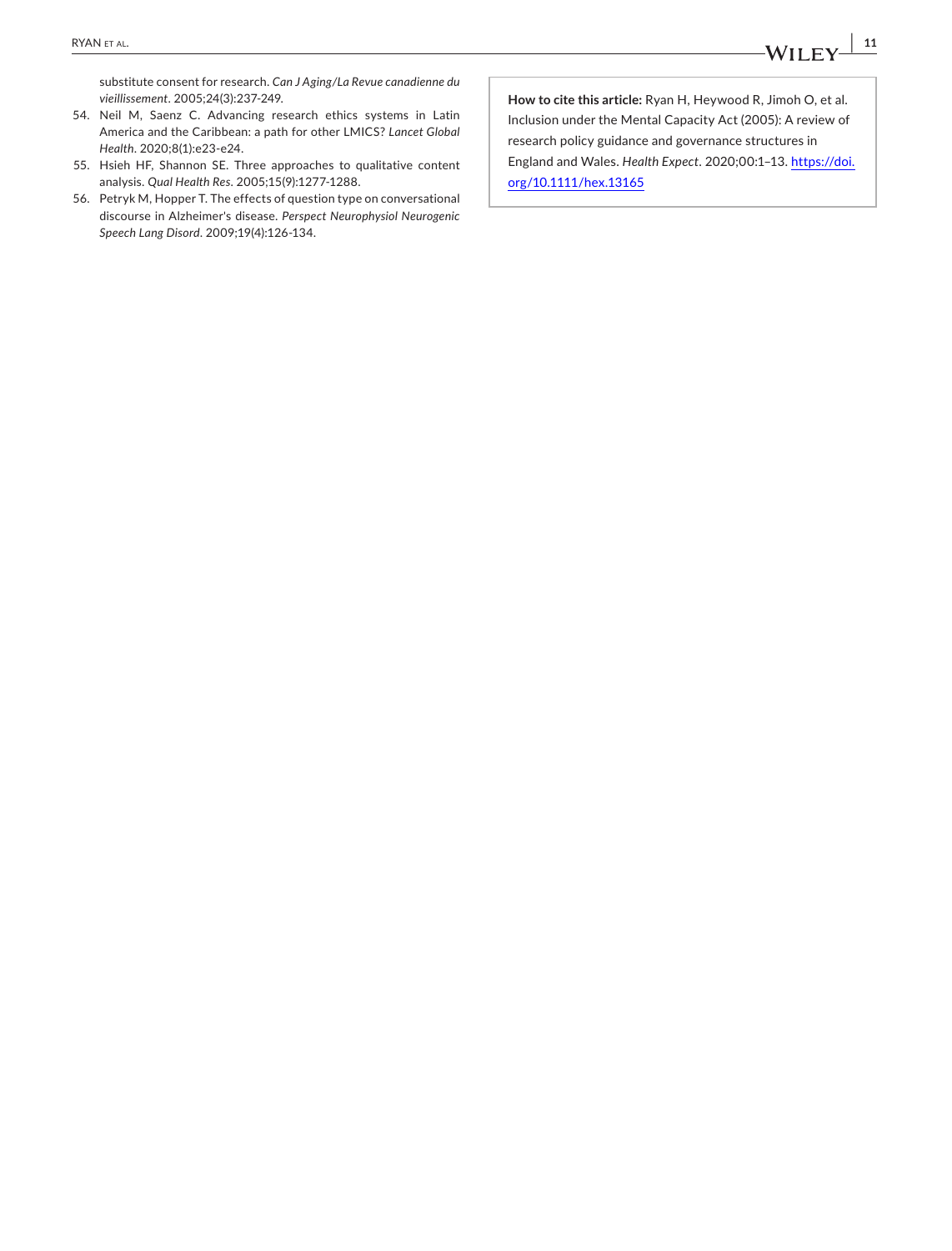# **APPENDIX A**

|     | <b>Title</b>                                                                                                                                                                                        | Year          | Author                                                                                                       |
|-----|-----------------------------------------------------------------------------------------------------------------------------------------------------------------------------------------------------|---------------|--------------------------------------------------------------------------------------------------------------|
| 1.  | Code of Human Research Ethics.                                                                                                                                                                      | 2014          | <b>British Psychological Society (BPS)</b>                                                                   |
| 2.  | International Ethical Guidelines for Health-<br>related Research Involving Humans.                                                                                                                  | 2016          | Council for International Organisations of<br><b>Medical Sciences (CIOMS)</b>                                |
| 3.  | Mental Capacity Act 2005 and consent for<br>research.                                                                                                                                               | No date given | Department of Health                                                                                         |
| 4.  | Guidance on nominating a consultee for<br>research involving adults who lack capacity to<br>consent.                                                                                                | 2008          | DH Scientific Development and Bioethics<br><b>Division</b>                                                   |
| 5.  | Making written information easier to<br>understand for people with learning<br>disabilities.                                                                                                        | 2010          | Department of Health                                                                                         |
| 6.  | Care after research: A framework for NHS<br>RECs.                                                                                                                                                   | No date given | <b>Health Research Authority</b>                                                                             |
| 7.  | Applying a proportionate approach to the<br>process of seeking consent.                                                                                                                             | 2017          | Health Research Authority                                                                                    |
| 8.  | Policy and Procedure for the Recruitment and<br>Selection of Members of Research Ethics<br>Committees including Reappointment, Break<br>in Service, Probationary Periods, Leavers and<br>Transfers. | 2008          | <b>Health Research Authority</b>                                                                             |
| 9.  | Impact of public involvement on the ethical<br>aspects of research.                                                                                                                                 | 2016          | <b>Health Research Authority</b>                                                                             |
| 10. | Public involvement in research and research<br>ethics committee review.                                                                                                                             | 2016          | Health Research Authority                                                                                    |
| 11. | MRC Ethics Guide. Medical research involving<br>adults who cannot consent.                                                                                                                          | No date given | <b>Medical Research Council</b>                                                                              |
| 12. | MRC Guidance on managing risk in public health<br>research.                                                                                                                                         | No date given | <b>Medical Research Council</b>                                                                              |
| 13. | The Belmont Report                                                                                                                                                                                  | 1979          | National Commission for the Protection<br>of Human Subjects of Biomedical and<br><b>Behavioural Research</b> |
| 14. | <b>World Medical Association Declaration of</b><br>Helsinki. Ethical Principles for Medical<br>Research Involving Human Subjects.                                                                   | 2013          | <b>World Medical Association</b>                                                                             |

**TABLE A1** Summary table of HRA research guidance documents including in sample